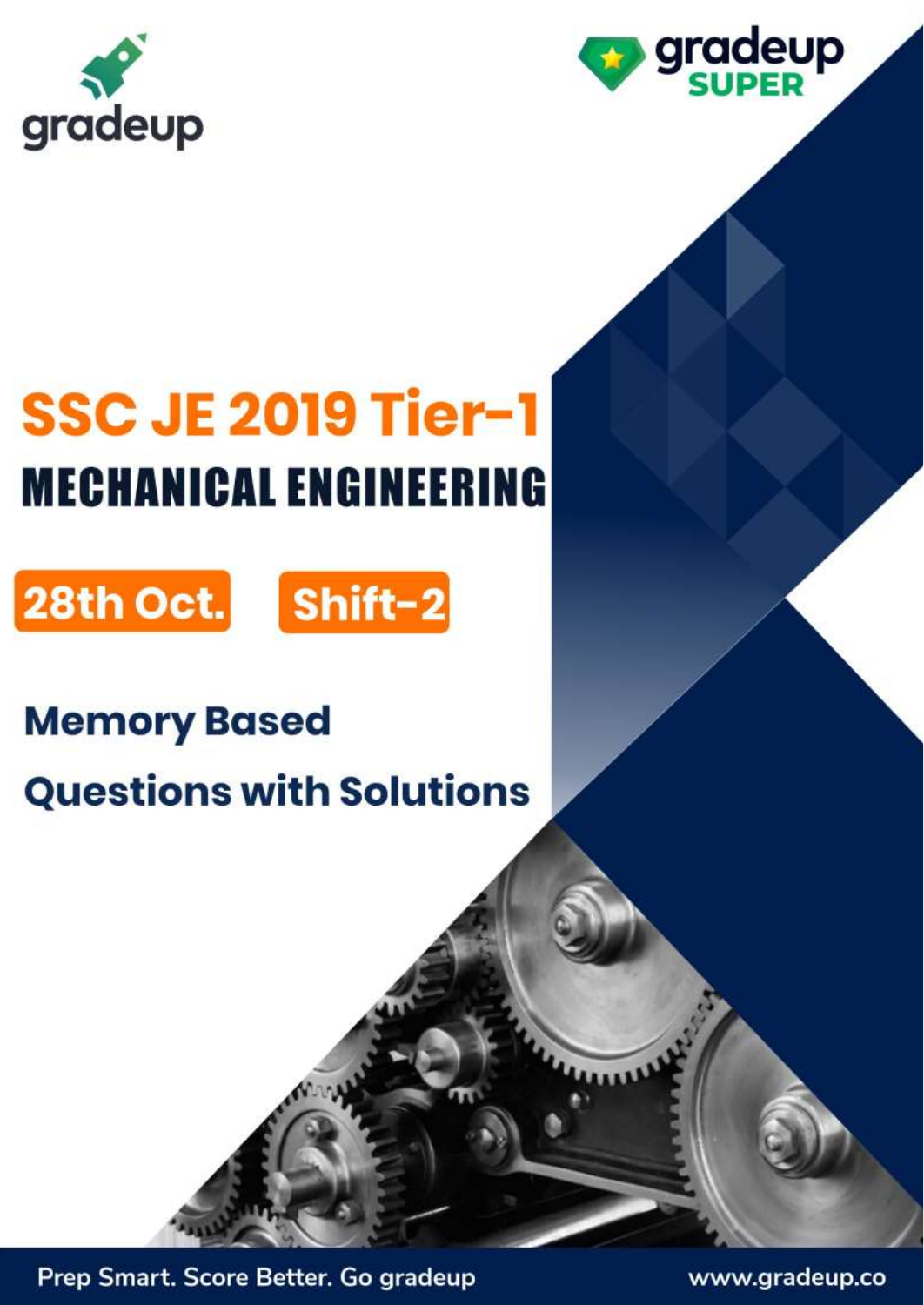

## UPPSC AE | BPSC AE | APSC AE | SSC JE | UKSSSC JE Rajasthan JE & Other State Level AE & JE Exams

# CE | EE | ME



For More Information: ( 9650052904 To get unlimited access to your preferred courses Subscribe to Gradeup Super

#### **SSC JE 2019 Mechanical Subject Weightage Analysis**

| <b>Shift-2 (Memory Based)</b>                  |                         |                         |  |  |  |
|------------------------------------------------|-------------------------|-------------------------|--|--|--|
| <b>Subject</b>                                 | <b>Difficulty Level</b> | <b>No. of Questions</b> |  |  |  |
| <b>Theory of Machines</b>                      | Easy                    | 1                       |  |  |  |
| <b>Machine Design</b>                          | Easy                    | 3                       |  |  |  |
| <b>Engineering Mechanics</b>                   | Easy                    | $\mathbf{1}$            |  |  |  |
| <b>Strength of Materials</b>                   | Easy                    | 6                       |  |  |  |
| <b>Thermodynamics, Power Plant, IC Engines</b> | Easy                    | 39                      |  |  |  |
| <b>Refrigeration and Air Conditioning</b>      | Easy                    | 14                      |  |  |  |
| <b>Fluid Mechanics &amp; Machinery</b>         | <b>Moderate</b>         | 31                      |  |  |  |
| <b>Production Engineering</b>                  | Easy                    | 5                       |  |  |  |
| <b>Reasoning</b>                               | Easy                    | 50                      |  |  |  |
| <b>General Awareness</b>                       | <b>Moderate</b>         | 50                      |  |  |  |
| <b>OVERALL</b>                                 | <b>Easy</b>             | <b>200 Qs</b>           |  |  |  |

## 9650052904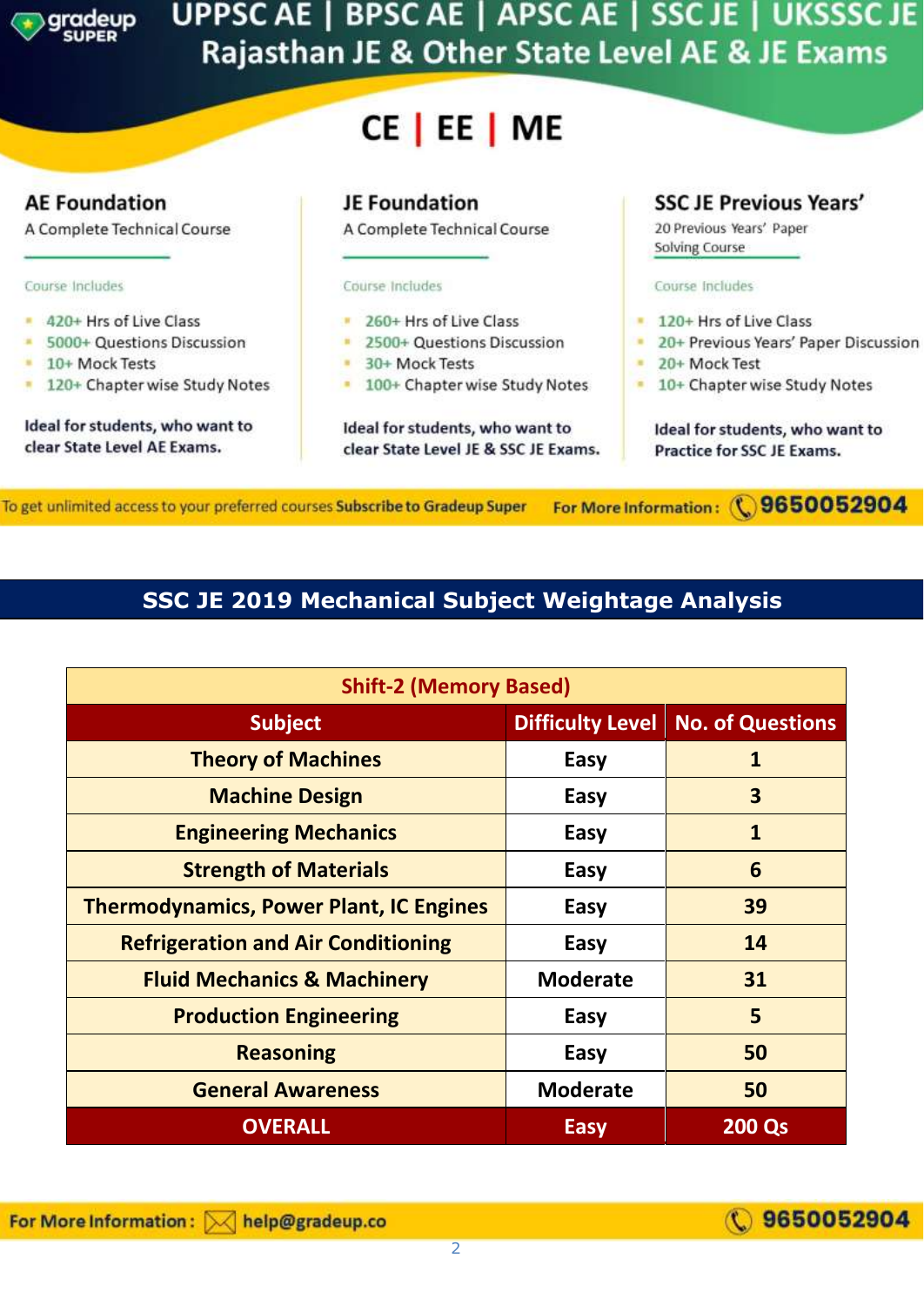

#### **MECHANICAL ENGINEERING**

**Questions Shift-II (Memory Based)**

- 1. Mitre gear is used for?
- Sol. Mitre gears are used to transmit power at intersecting shafts in a velocity ratio of 1:1.
- 2. Number of isentropic, isobaric and isochoric processes used in a compressor
- Sol. In reciprocating compressor two isentropic and two isobaric processes are there.
- 3. Blood, milk and clay are what type of fluid?
- Sol. Pseudoplastic fluids are blood, milk and clay
- 4. Shear stress at the centre of a body under pure torsion is?
- Sol. Shear stress is zero at the centre for a body under pure torsion
- 5. In a principal plane, what is the value of shear stress?
- Sol. In principle plane, shear stress is zero and normal stress is having maximum value.
- 6. Which of the following is a naturally convected boiler?
- Sol. Babcox and Wilcox Boiler is a natural convection water tube boiler
- 7. Why is the surface of a gear made hard?
- Sol. Cost of manufacturing of a gear is very high and while engagement of two gears there are always thrust due to which it's surface get damaged. Thus, to avoid wear gear surface made hard.
- 8. Which of the following processes reduces the residual stress?
- Sol. Annealing process is a heat treatment process which is used to remover residual stress.
- 9. Which of the following is a positive displacement device?
- Sol. Reciprocating and Rotary system are positive displacement devices like Reciprocating & Reciprocating Pumps & Compressors
- 10. Piston cylinder arrangement is a (constant head type, constant area type, variable head type)
- Sol. Piston cylinder arrangement is a constant area type or variable head type more precisely variable head as pressure varies in this arrangement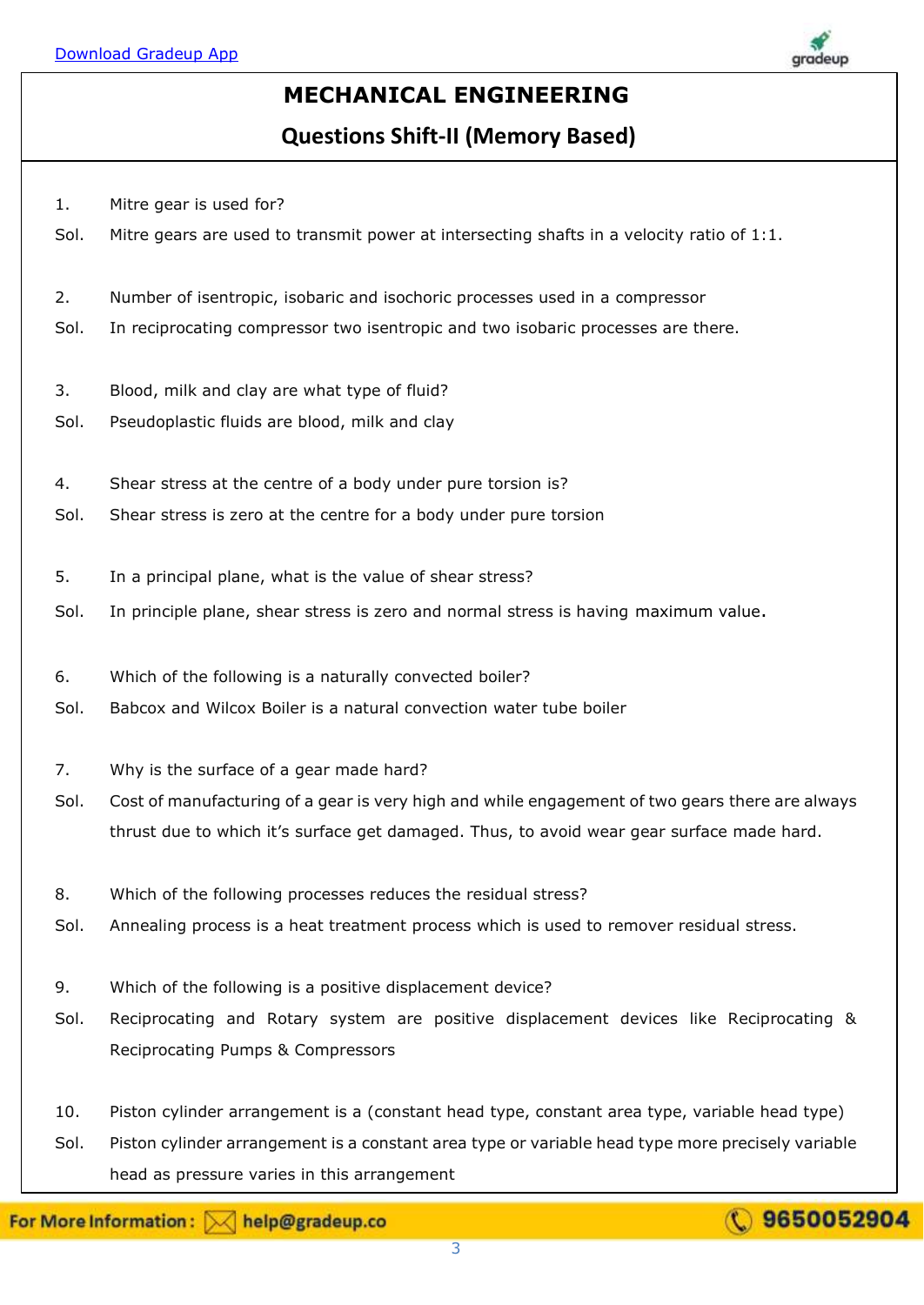

| 11. | In an air compressor the air enters from the |
|-----|----------------------------------------------|
|     |                                              |

- A. Middle
- B. radially
- C. from outside
- D. from the bottom
- Sol. In Air compressor, air enters from the center of the rotor i.e. at impeller.
- 12. Ideal fluid is \_
- Sol. Ideal fluid is having zero viscosity, zero surface tension & incompressible.
- 13. In VCRS Highest temperature is attained
	- A. at the end of evaporator
	- B. at the end of compressor
	- C. at condenser
- Sol. In VCRS Highest temperature is attained at the end of the compressor.
- 14. In the vapor absorption cycle, heat is rejected at ?
- Sol. In VARS system heat is rejected at condenser, absorber and rectifier.
- 15. Subcooling is done (Before throttling, condenser, evaporator etc)
- Sol. Subcooling is done to increase the refrigeration effect and it is done in condenser before throttling process.
- 16. In VCRS Superheated vapour of refrigerant is obtained at the end of ?
- Sol. In VCRS Superheated vapour of refrigerant is obtained at the exit of Compressor.
- 17. Value of coefficient of discharge of venturimeter.
- Sol. coefficient of discharge is the ratio of actual discharge to theoretical discharge and it's Value for venturimeter is 0.97 to 0.98
- 18. Ultra low pressure can be measured by?
- Sol. For measuring very low pressure mcleod gauge.
- 19. Which law can be used to determine static pressure? Pascal's law,
	- Snell's law, Grashoff's law
- Sol. Pascal's Law is used to determine static pressure in static fluid.

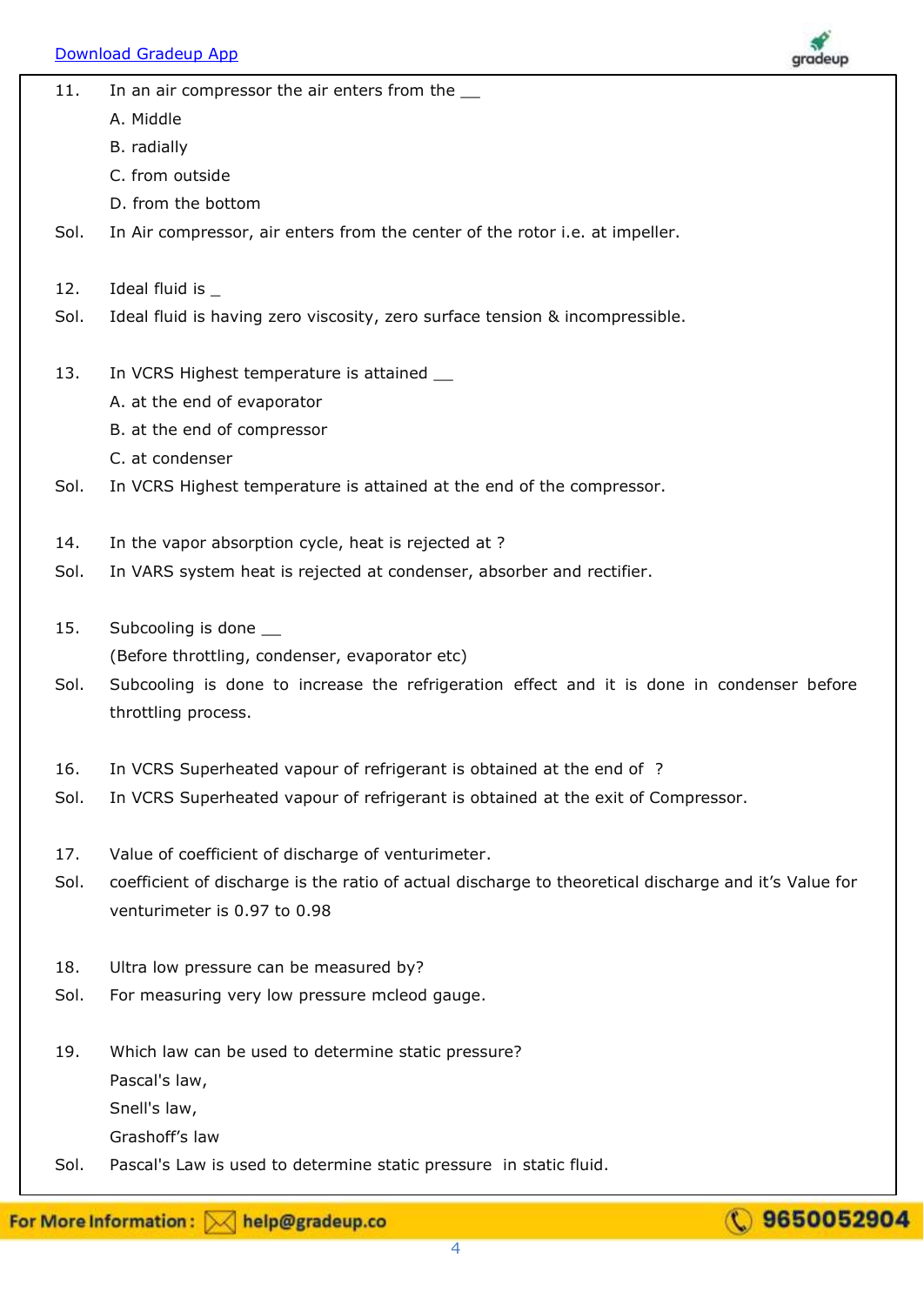[Download Gradeup App](https://bit.ly/31O9zrF)



- 20. In the VCRS cycle, refrigerating effect takes place in \_\_\_\_ ? (evaporator, condenser, compressor etc)
- Sol. In the VCRS cycle, in Evaporator lowest temperature is maintained thus, refrigerating effect takes place in in Evaporator
- 21. VCRS is the reverse of which cycle
- Sol. VCRS is the reverse of which cycle Carnot cycle Reversed Carnot cycle is the working cycle of all work absorbing devices
- 22. Bending moment at the end of a simply supported beam is equal to ?
- Sol. Bending moment at the end of a simply supported beam is equal zero. Bending moment at all hinge point is zero.
- 23. Buckling load is not dependent on which of the following parameters
	- A. Slenderness ratio B.
	- B. Area Moment of Inertia C.
	- C. Area of cross section, E
- Sol. Buckling load 2 min  $P_e = \frac{\pi^2 EI}{l^2}$ e l  $=\frac{\pi}{2}$

Thus, it does not depend upon area of Cross section

- 24. First law of thermodynamics introduces which property ..
- Sol. First law of thermodynamics is related to conservation of energy and it a property named as Internal Energy.
- 25. Value Cyclic integral of Q W
- Sol. Value Cyclic integral of Q W is zero.
- 26. Which cycle has 2 isothermal and 2 constant volume processes?
- Sol. Stirling Cycle consist of 2 isothermal and 2 constant volume processes.
- 27. Air refrigeration cycle is used for?
- Sol. Air refrigeration cycle is used in aircraft due to its low weight per ton of refrigeration.
- 28. Refrigerant used in Li-Br refrigeration
- Sol. Refrigerant used in Li-Br  $H_2O$  refrigeration system is water.

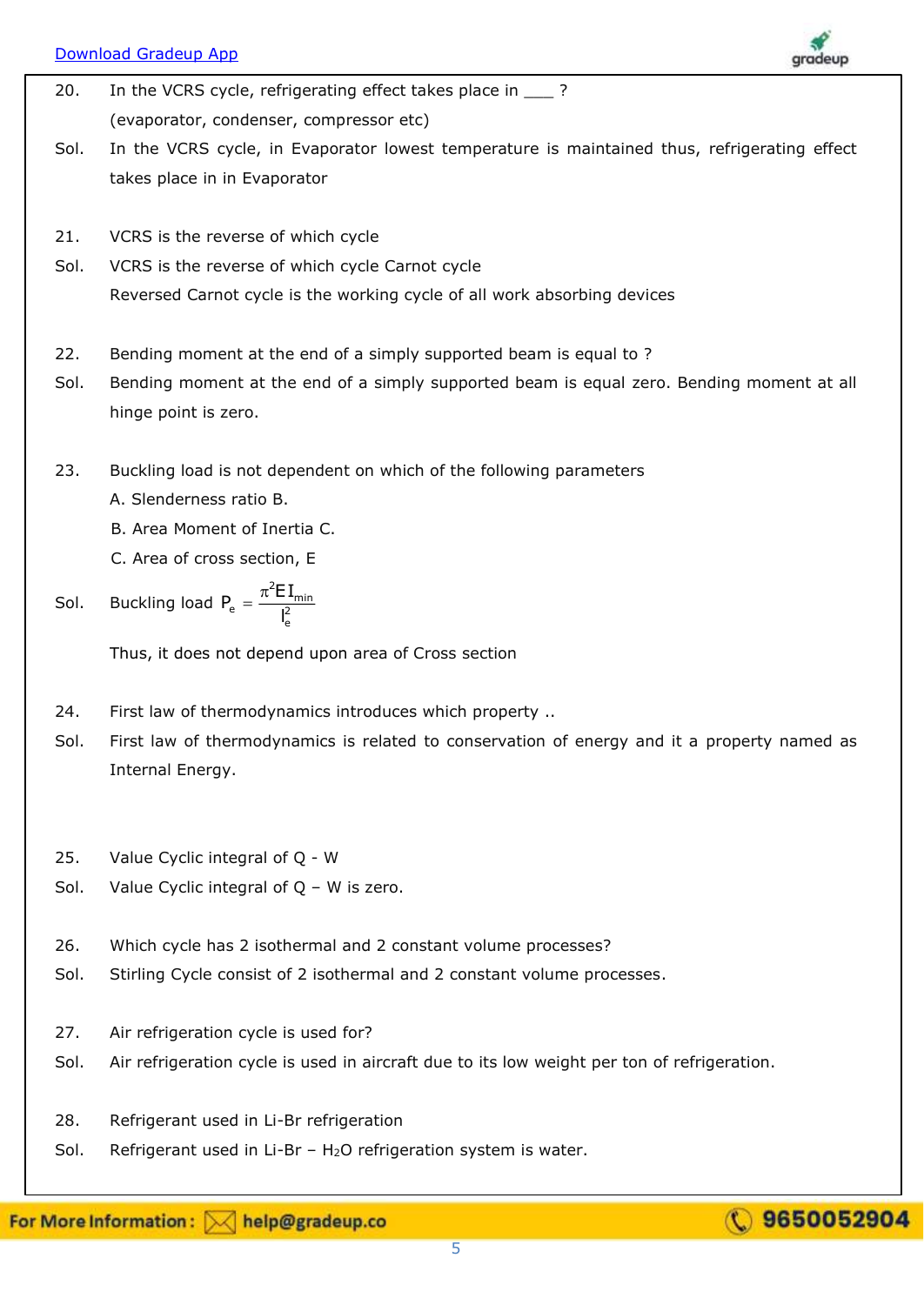

| 29.  | Local velocity in a fluid flow can be detected by?                                            |
|------|-----------------------------------------------------------------------------------------------|
| Sol. | Local velocity in a fluid flow can be detected by Reynold's number by knowing there other     |
|      | parameters.                                                                                   |
|      |                                                                                               |
| 30.  | Ideal cycle for steam power plant?                                                            |
| Sol. | steam power plant works on Rankine Cycle which consist two isentropic & two constant pressure |
|      | process.                                                                                      |
|      |                                                                                               |
| 31.  | Which of the following devices is not used for measuring discharge or velocity                |
|      | A. Venturimeter                                                                               |
|      | B. turbine current meter                                                                      |
|      | C. piezometer                                                                                 |
| Sol. | Piezometer is used to measure te pressure difference in the pipeline not for the discharge.   |
|      |                                                                                               |
| 32.  | Process where cross section area is increased at the expense of length                        |
| Sol. | In Upsetting, diameter of specimen is increases at the expense of length.                     |
|      |                                                                                               |
| 33.  | Diesel engine fuel which no. Would you check for it to be a better fuel                       |
| Sol. | Cetane Number is used to check quality of diesel fuel                                         |
|      |                                                                                               |
| 34.  | For gasoline, Which number is significant (for it to be a better fuel)                        |
| Sol. | Octane number determines quality of gasoline fuel                                             |
|      |                                                                                               |
| 35.  | Which is anti-friction bearing?                                                               |
|      | A. hydrostatic bearing,                                                                       |
|      | B. Needle bearing                                                                             |
| Sol. | Needle bearing is a type of antifriction bearing                                              |
|      |                                                                                               |
| 36.  | Units of pressure                                                                             |
| Sol. | Pascal or N/m <sup>2</sup> or bar                                                             |
|      | 1 bar = 100kPa or $10^5$ N/m <sup>2</sup>                                                     |
|      |                                                                                               |
| 37.  | Which type of pump is commonly used now-a-days?                                               |
| Sol. | Rotary Pumps are most commonly used now a days due to it's compactness and high working       |
|      | range.                                                                                        |
|      |                                                                                               |
| 38.  | Why does oil float on water surfaces?                                                         |
| Sol. | The oil floats on water surface due to density of oil is less as compare to the water.        |

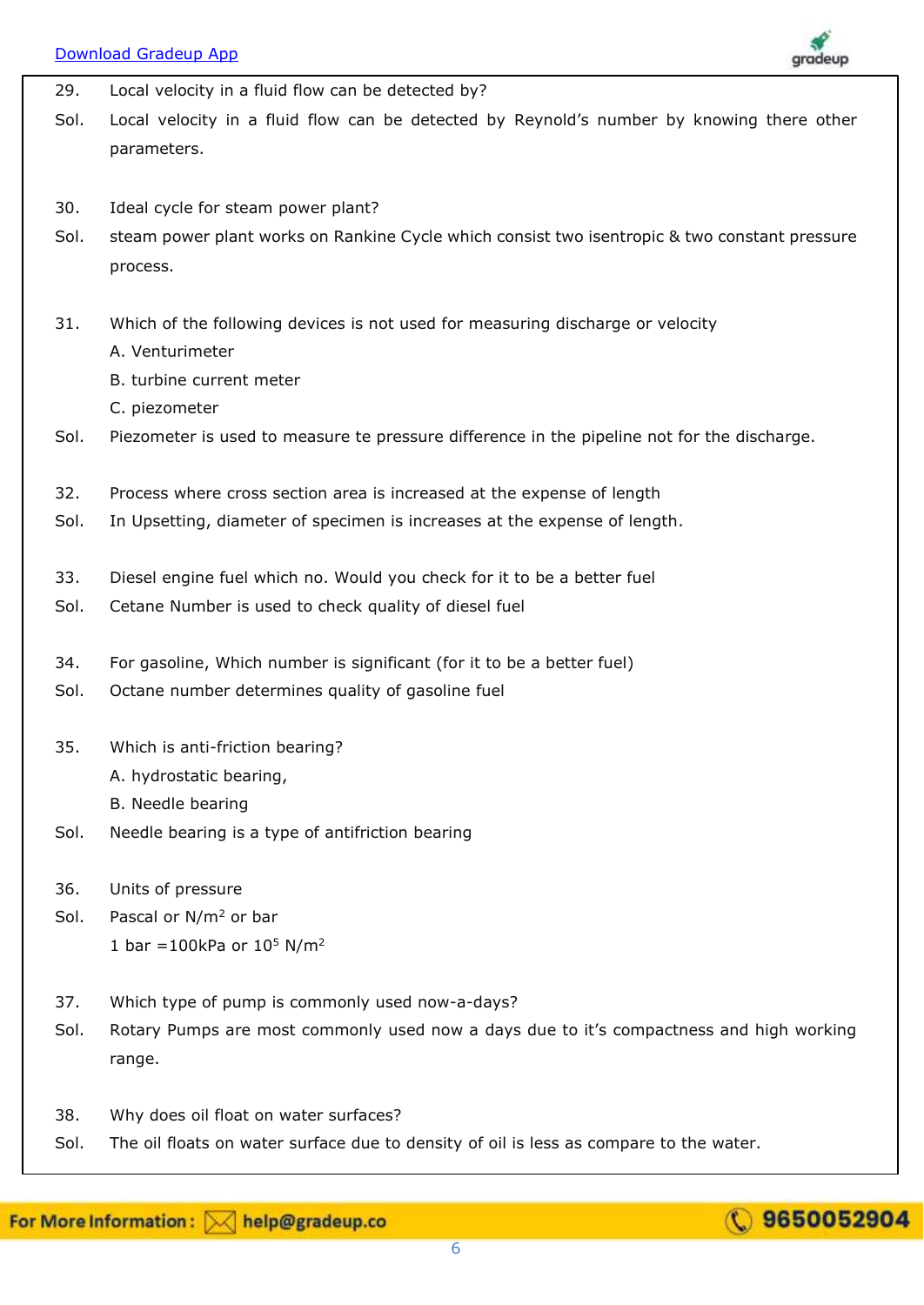

| 39.  | Multistage centrifugal compressors used for regarding discharge                                   |
|------|---------------------------------------------------------------------------------------------------|
| Sol. | Multi-staging is done in centrifugal compressor to get high Discharge                             |
|      |                                                                                                   |
| 40.  | In centrifugal pump water enter                                                                   |
|      | A. Radially                                                                                       |
|      | B. At centre                                                                                      |
|      | C. From above                                                                                     |
|      | D. From below                                                                                     |
| Sol. | In centrifugal pump water enter from the eye of the impeller i.e. at centre.                      |
|      |                                                                                                   |
| 41.  | What is pressure After compression in reciprocating comp.(bars)                                   |
|      | A. 5                                                                                              |
|      | B. 50                                                                                             |
|      | C. 100                                                                                            |
|      | D. 150                                                                                            |
| Sol. | In single stage compression in reciprocating compressor the pressure is 5 bar                     |
|      |                                                                                                   |
| 42.  | Maximum pressure occurs in which component in VCRS cycle                                          |
| Sol. | Maximum pressure in VCRS cycle occurs in condenser after it is get compressed from                |
|      | compressor.                                                                                       |
|      |                                                                                                   |
| 43.  | What is the degree of freedom at a triple point of water?                                         |
| Sol. | Degree of freedom at a triple point of water is Zero.                                             |
|      |                                                                                                   |
| 44.  | Pressure at critical point in mm of Hg                                                            |
| Sol. | Pressure at critical point is 22.06MPa that is equal to the 165463.58 mm of Hg.                   |
|      |                                                                                                   |
| 45.  | Lancashire is a                                                                                   |
|      | A. single tube boiler                                                                             |
|      | B. double tube boiler                                                                             |
|      | C. triple tube boiler                                                                             |
|      | D. four tube boiler                                                                               |
| Sol. | Lancashire is a Fire double Tube Boiler.                                                          |
|      |                                                                                                   |
| 46.  | Which is incorrect regarding locomotive boiler                                                    |
|      | A. is a movable boiler                                                                            |
|      | B. externally fired                                                                               |
|      | C. Multi Tube boiler                                                                              |
| Sol. | Answer is option B it is not externally fired boiler                                              |
|      | Multi-tubular, horizontal, internally fired and mobile boiler.                                    |
| 47.  | Which theory of failure is used for brittle material                                              |
| Sol. | Brittle material fails under tension. Thus, maximum Principal Stress Theory of failure is used to |
|      | design for brittle material.                                                                      |

7

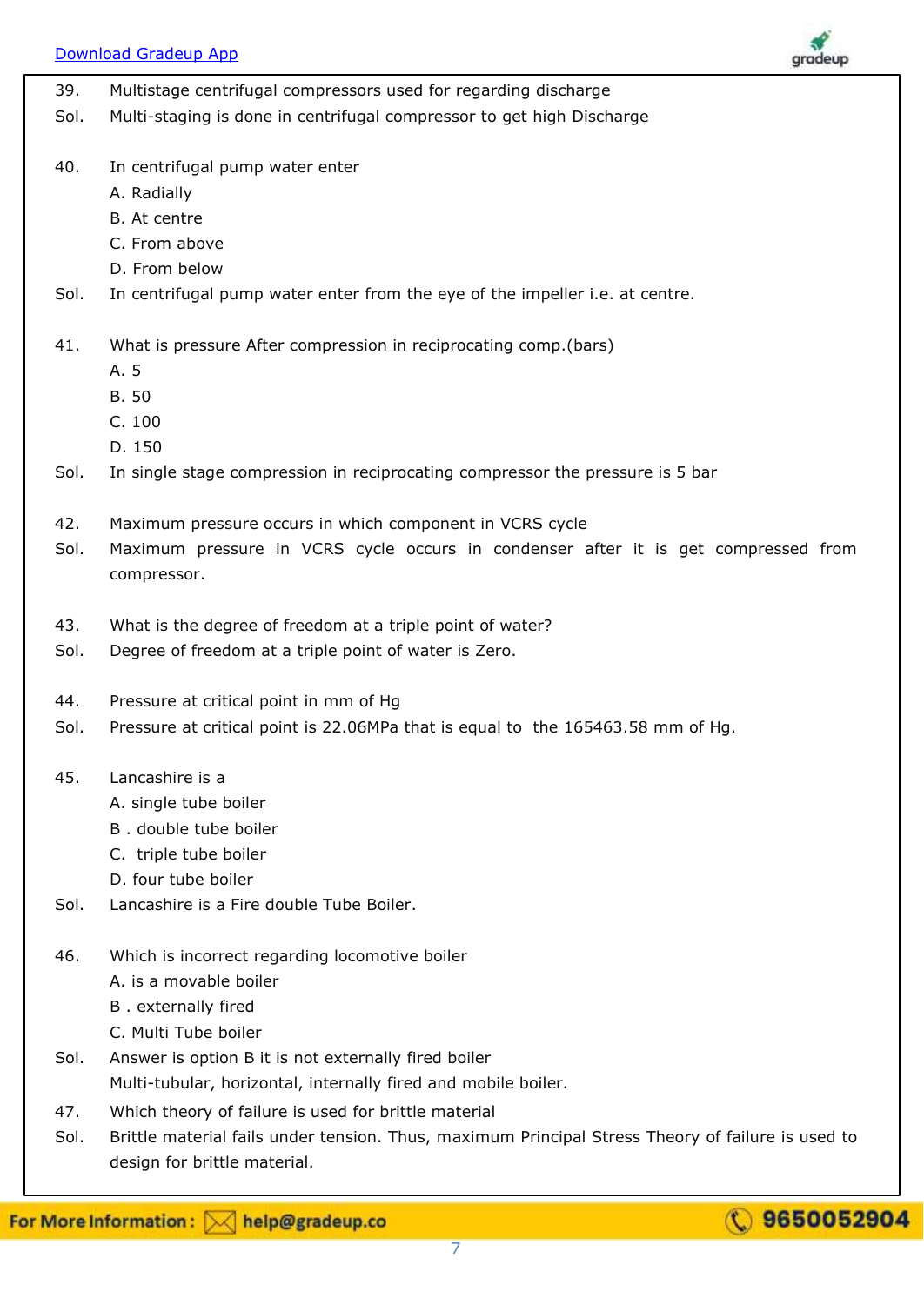[Download Gradeup App](https://bit.ly/31O9zrF) ıradeur 48. Residual stress introduced in material by which process Sol. Residual stress introduced in material by SHOT peening. 49. Main element in stainless steel Sol. \*\*\*\* 50. pressure measuring instrument which does not have U shape A. orifice meter B. venturimeter C. manometer Sol. Incomplete options in all these devices we use U tube manometer for measuring pressure 51. Scale formation in boiler takes place due to A. dissolved gas B. calcium magnesium salt Sol. Scale formation in boiler takes place due to dissolved salts of bicarbonates of calcium and magnesium 52. effect of turbidity in pipe flow Sol. is it really turbidity or something else Turbidity is the measure of relative clarity of a liquid. It is an optical characteristic of water and is a measurement of the amount of light that is scattered by material in the water when a light is shined through the water sample. The higher the intensity of scattered light, the higher the turbidity. 53. boundary layer thickness if directly proportional which power of x in turbulent flow Sol. boundary layer thickness if directly proportional to  $x^{\wedge}$  in turbulent flow 54. If the compression ratio is 21:1 and expansion ratio is 10:1, then the cut off ratio is ? Sol. cutoff ratio = compression ratio/ expansion ratio, So, cut off ratio =  $21/10=2.1$ 55. The property of a liquid due to which it remains is in stretched condition? Sol. Surface tension due to which surface remains in stretched condition. 56. flooding of a river is what kind of flow? Options like: Steady and non-uniform Non uniform and unsteady Steady and uniform etc Sol. At the time of flooding, the flow rate varies with time as well as space thus, flow will be nonuniform and unsteady flow

## 9650052904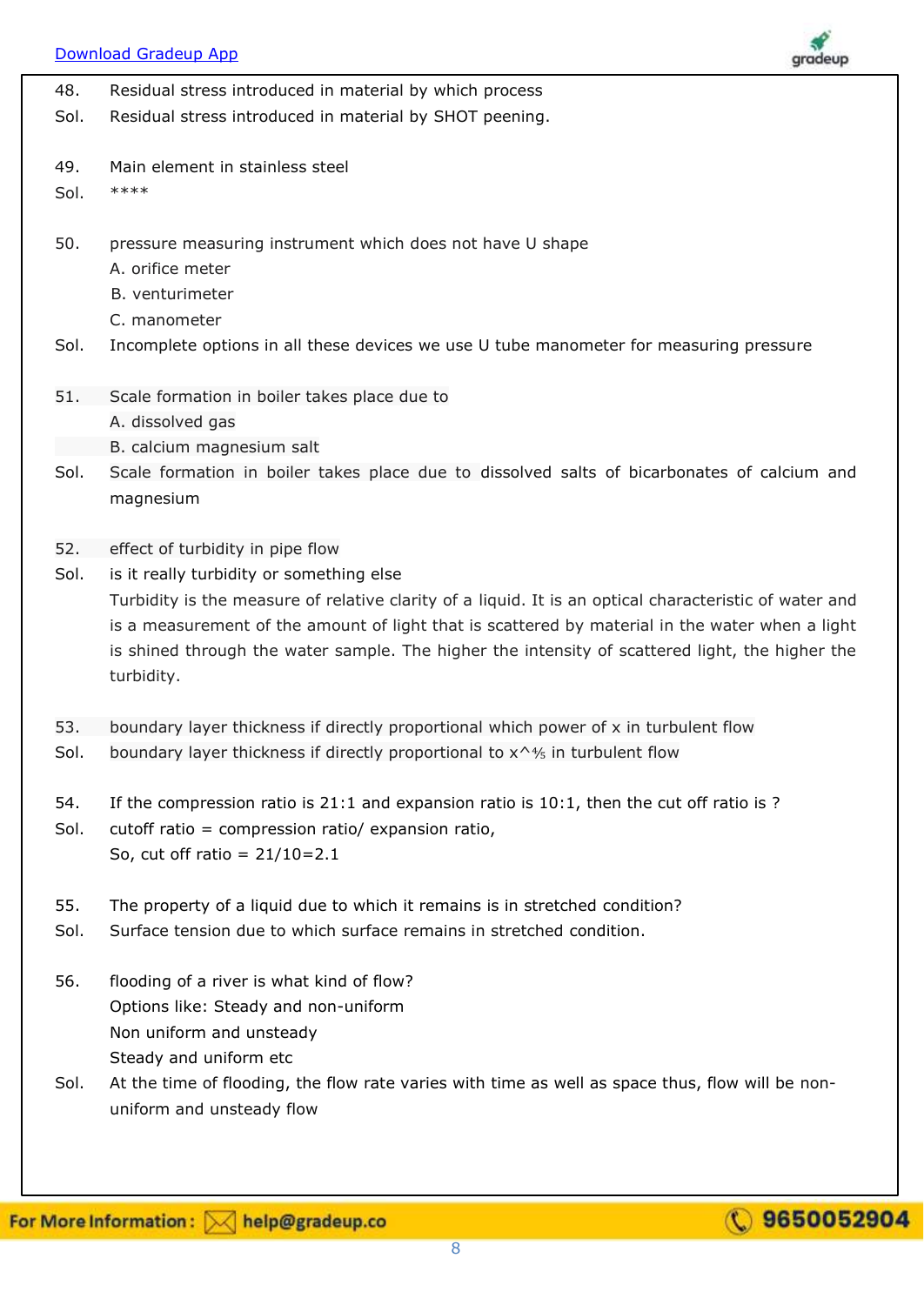# gradeup

- 1. Minamata disease is caused by
- Sol. mercury
- 2 Md. Bin Tugluq shifted capital from delhi to
- Sol. Daulatabad
- 3. BRICS summit 2019 at which place
- Sol. Brazil
- 4. Air pollution indicator
- Sol. Lichens
- 5. Junior National Equestrian Championship 2019 to be held at
- Sol. Embassy International Riding School
- 6. Scientific name (was given) of some fish
	- A. star fish
	- B. dogfish
	- C. cuttlefish
- Sol. \*\*\*\*
- 7. What are the states surrounding Puducherri
- Sol. 3 states, Tamilnadu, Kerala, Andhra pradesh
- 8. Due to chauri-chaura which movement was discontinued
- Sol. The Indian National Congress halted the Non-co-operation Movement on the national level as a direct result of the Chauri Chaura tragedy
- 9. Chlorophyll does not contain
	- A. magnesium
	- B. nitrogen
	- C. carbon
	- D. potassium
- Sol. A chlorophyll molecule consists of nitrogen, magnesium and hydrocarbon. Thus correct answer will be potassium

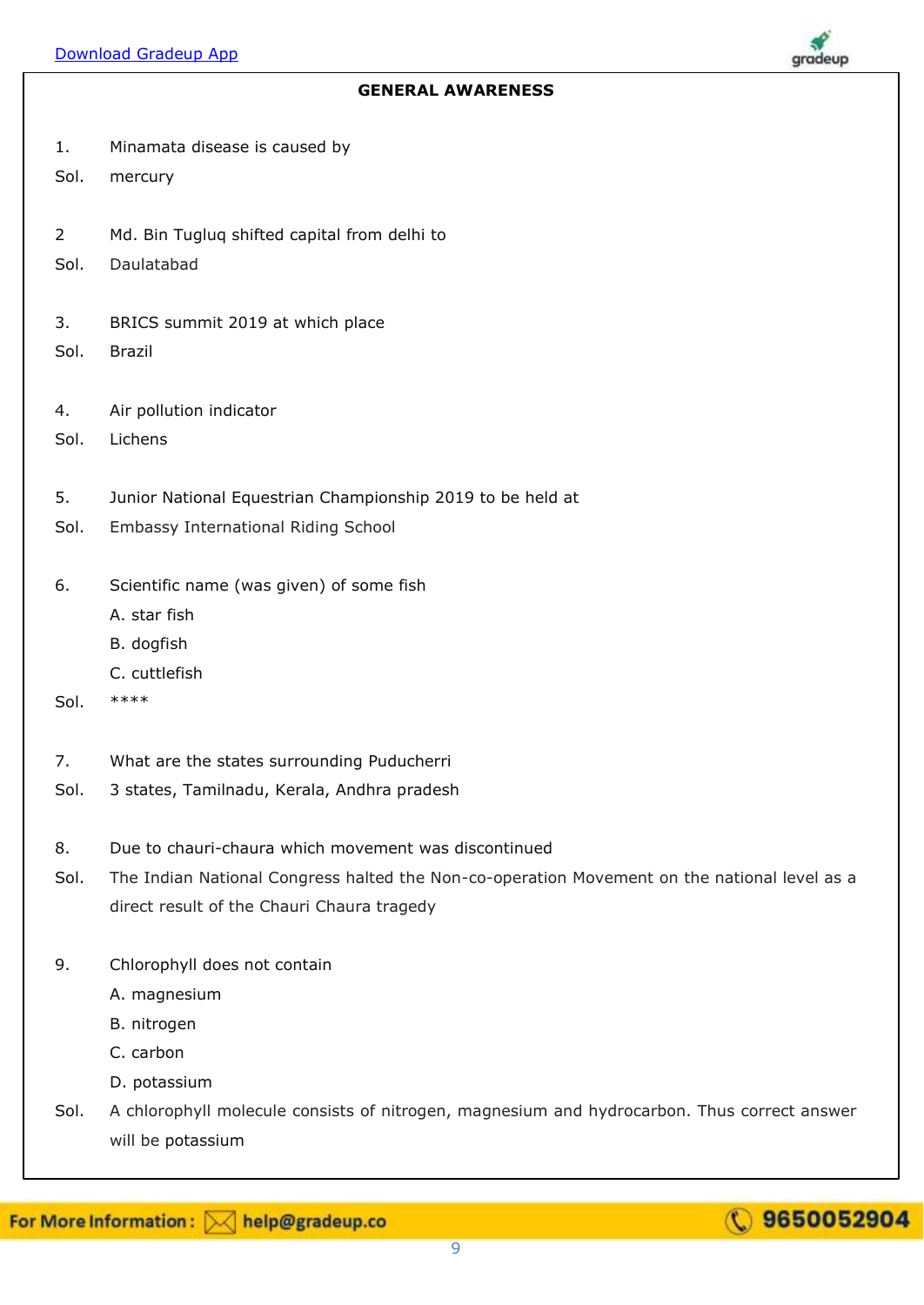

| 10.  | Trust awarded which celebrity for mental health |
|------|-------------------------------------------------|
| Sol. | Deepika Padukone                                |
|      |                                                 |
| 11.  | ADB funded which state for sewage treatment     |
|      | A. Maharashtra                                  |
|      | B. Andhra                                       |
|      | C. Tamilnadu                                    |
|      | D. Haryana                                      |
| Sol. | Tamilnadu                                       |
|      |                                                 |
| 12.  | President during 1975 emergency                 |
| Sol. | Fakhruddin Ali Ahmed                            |
|      |                                                 |
| 13.  | Chief minister having Shortest Tenure           |
| Sol. | Jagadambika Pal                                 |
|      |                                                 |
| 14.  | DISHA scheme is launched which state            |
| Sol. | ****                                            |
|      |                                                 |
| 15.  | Book " Mind master " written by                 |
| Sol. | Viswanathan Anand, Susan Ninan                  |
|      |                                                 |
| 16.  | Cuttlefish belong to which phylum?              |
| Sol. | Mollusca                                        |
| 17.  |                                                 |
| Sol. | Person responsible for Chittagong raid?         |
|      | surya sen<br>****                               |
|      |                                                 |

## **SSC JE 2019 Mechanical Expected Cutoff**

| <b>Expected Cutoff (Shift-2)</b> |                |            |            |           |           |
|----------------------------------|----------------|------------|------------|-----------|-----------|
| <b>Years</b>                     | <b>General</b> | <b>EWS</b> | <b>OBC</b> | <b>SC</b> | <b>ST</b> |
| 2018                             | 152.16         | 147.47     | 149.30     | 133.39    | 125.49    |
| 2019                             | 155            | 149        | 151        | 136       | 128       |

For More Information: M help@gradeup.co

**C** 9650052904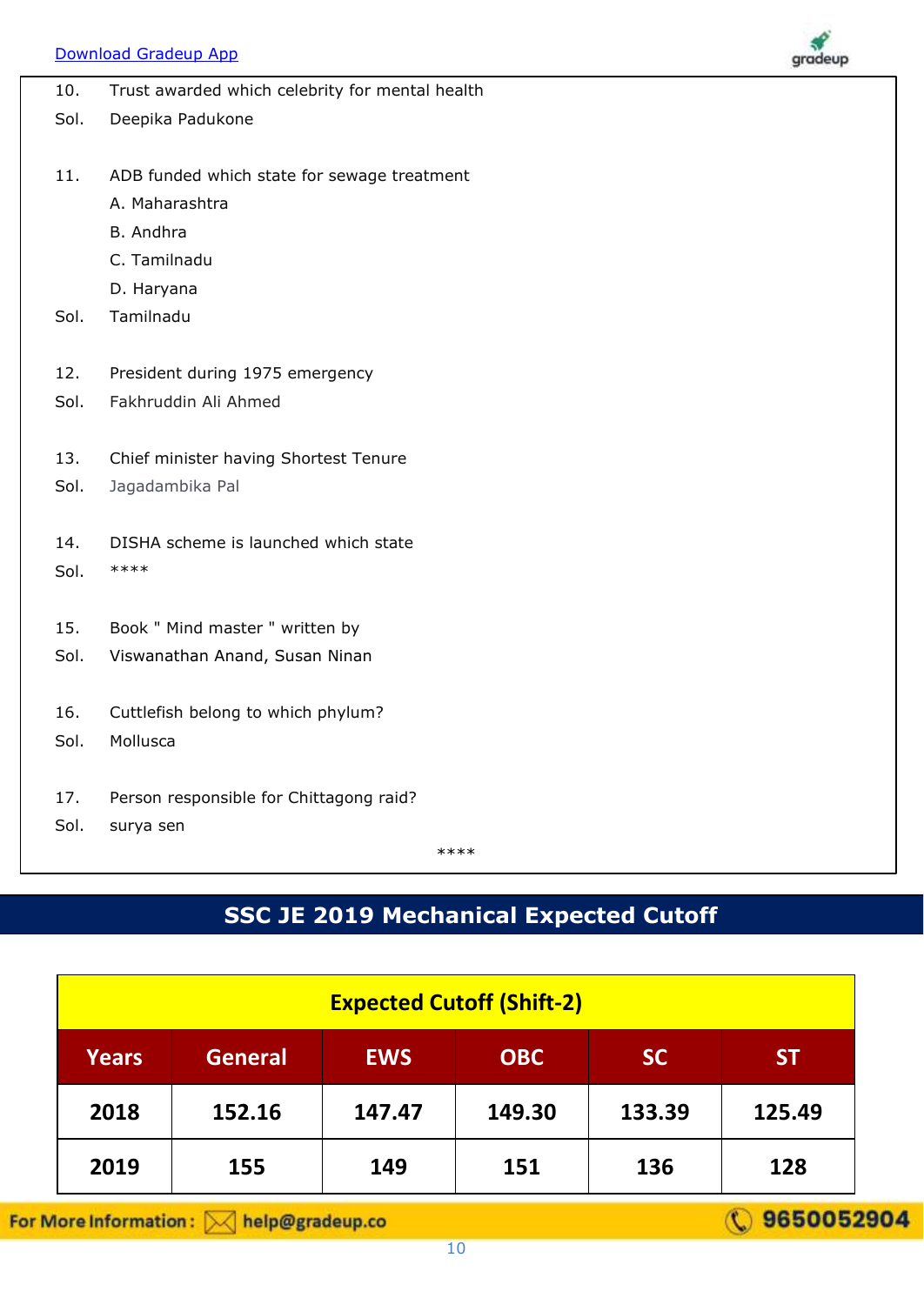

## UPPSC AE | BPSC AE | APSC AE | SSC JE | UKSSSC JE Rajasthan JE & Other State Level AE & JE Exams

# CE | EE | ME

#### **AE Foundation**

A Complete Technical Course

#### Course Includes

- 420+ Hrs of Live Class
- \* 5000+ Questions Discussion
- 10+ Mock Tests
- 120+ Chapter wise Study Notes  $\mathbf{R}$

#### Ideal for students, who want to clear State Level AE Exams.

#### **JE Foundation**

A Complete Technical Course

#### Course Includes

- 260+ Hrs of Live Class
- 2500+ Questions Discussion
- 30+ Mock Tests
- 100+ Chapter wise Study Notes

#### Ideal for students, who want to clear State Level JE & SSC JE Exams.

#### **SSC JE Previous Years'**

20 Previous Years' Paper Solving Course

#### Course Includes

- 120+ Hrs of Live Class
- 20+ Previous Years' Paper Discussion
- 20+ Mock Test
- 10+ Chapter wise Study Notes

Ideal for students, who want to **Practice for SSC JE Exams.** 

To get unlimited access to your preferred courses Subscribe to Gradeup Super

For More Information: (1) 9650052904

# **Our Star Faculty**



Shubham Aggarwal

4+ Years of Experience Mentored 10,000+ Students Produced 100+ Selection in AF & JF Exams



Joshit Singh

3+ Years of Experience **M.Tech, IIT Roorkee** 

# Aniruddha Roy

4+ Years of Experience **M.Tech, IIT Bombay** 



**Vikas Bhadoria** 

**M.Tech, Thapar University 5+ Years of Experience** Produced 50+ Selection in **GATE & JE Exams** 





**4+ Years of Experience** Mentored 1,00,000+ Students Produced 50+ Selection in

AE & JE Exams



**M.Tech, NIT Agartala 5+ Years of Experience** Mentored 15,000+ Students



13+ Years of Experience Produced 200+ Selection in AE & JE Exams



**7+ Years of Experience** Produced 50+ Selection in AE & JE Exams



# **JE FOUNDATION** An Mechanical Engineering Course (Batch - 2)